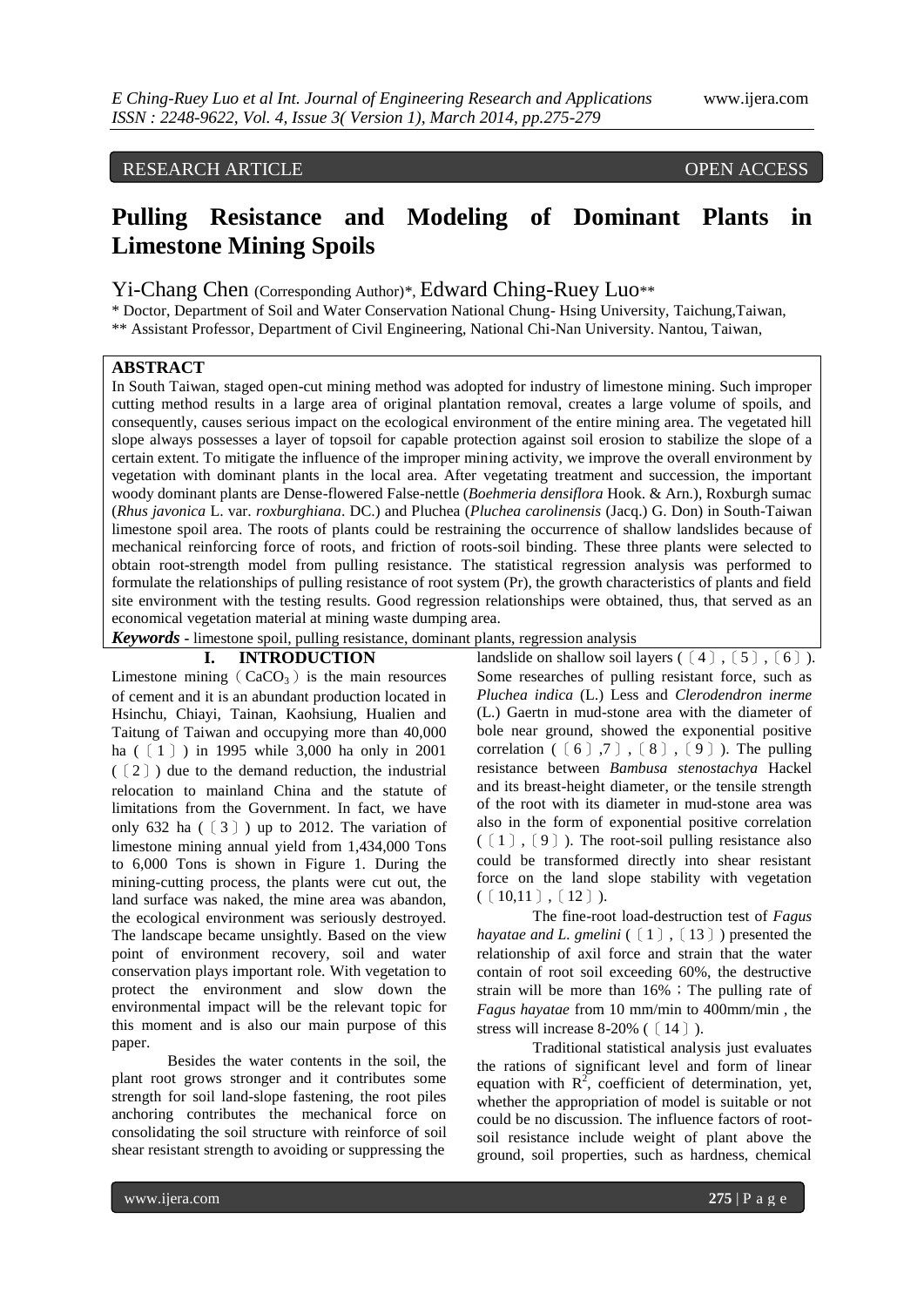and physical characteristic, root distribution, land slope and climate (〔6〕, 〔15〕). Some researchers also did some regression analysis on the studies of pulling forces models on lands-lope stability ( $\lceil 16 \rceil$ ,  $[17]$ ,  $[18]$ ,  $[19]$ ,  $[20]$ ,  $[21]$ ,  $[22]$ ). In our paper, the dominant plants of the Takanshan limestone mining district at the south of Taiwan are studied, and the root-soil resistance models with all the possible factors are regressed to obtain the better ones and then comparing with the results of Central Cross-Island Highway with discussion of the differences in the plant of *Rhus javonica* L. var.



**products from 2003 to 2012(**〔**3**〕**)**

## **II. RESEARCH METHODS 2.1 Plants Characteristics**

The dominant plants of Takanshan limestone mining district are woody plants: *Boehmeria densiflora* Hook. & Arn. and herbaceous plants: *Miscanthus floridulus* (Labill.) Warb. ex K. Schum. & Lauterb. Even *Rhus javonica* L. var. *roxburghiana*. DC, is not such a dominant one but it has wide spread area (〔1〕). Based on the real field exploration, after the evolution of natural and manmade plant groups, the dominant introduced plant is *Pluchea carolinensis* (Jacq.) G. Don with more than 3m high (general 1-2.5m). *Boehmeria densiflora* Hook. & Arn, *Rhus javonica* L. var. *roxburghiana*. DC, and *Pluchea carolinensis* are chose as the studied plants in this paper.

# **2.2 Properties of Testing Site**

Limestone mining of Takanshan is the testing site with coral layer of weak alkaline and high calcium which has low permeability  $(1)$ ) Due to the high pH-value in the limestone mining, the nutrients are locked as non-exchangeable situation and they cannot be utilized by plants. Therefore, chemical fertilizers, organic matter, and peat are chosen to reduce pH-value for increasing the effectiveness of soil nutrients as the reference of plant recovery.

#### **2.3 Pulling Resistance Tests**

With the concepts of normal distribution, the random choices of different heights of plants has

done and each single plant for pulling test is going on without land slope destruction, influence to other plant root system and interference of original plant group. Before the pulling resistance tests, the measurements of plant heights (h.cm), the width of the tree covers (Mw, cm), the diameter of the tree just above the ground  $(D, \, \text{mm})$ , the tree diameter with 10cm above the ground ( $D_{10}$ ,mm), the soil weight below ground  $5~10$  cm (Ww), the weight of plant above the ground (Wu), the weight of root-soil (Wd), the age of the plant (Yr), the land slope (dg), and the Yamanaka's hardness (H). The pulling resistance (Pr, kgf) for 1-5 year-dominant plants is measured by Back muscle force meter suitable for less than 240 kgf. The pulling direction must be vertical to the face of the land slope with 10 cm/min pulling velocity (See Fig. 2). The dry weights of plant above the ground (Wud, g), and the ones of root-soil separately in oven with 85℃ and 105℃for 48 hours respectively. The water contains of plant above the ground (Uw,%), the one of root-soil (Rw,%), and the other for total soil (Sw,%) are calculated and expressed in Fig. 3 individually.

#### **2.4 Constructions of Pulling Resistance Models**

By stepwise linear regression and collinearity, the model of pulling resistance with multivariables can be set up and at the same time the coefficient of each variable will be checked by Variance inflation factors, VIF, and VIF= $1/(1-Ri^2)$ with the  $\text{Ri}^2$  of the regression coefficient for certain variable after multi-variable regression. General speaking, if VIF is great than 10, it shows the collinearity is high (〔23〕).

For the purposes of model evaluation, Coefficient of determination,  $R^2$ , Standard error, S, Mallow's Cp Statistic, Prediction sum of square, PRESS, outliers and the standard residual with statistical assumption of normal distribution are used for the proofs for validities and prediction of optimum models.



**Fig. 2 Pulling resistance of dominant plant**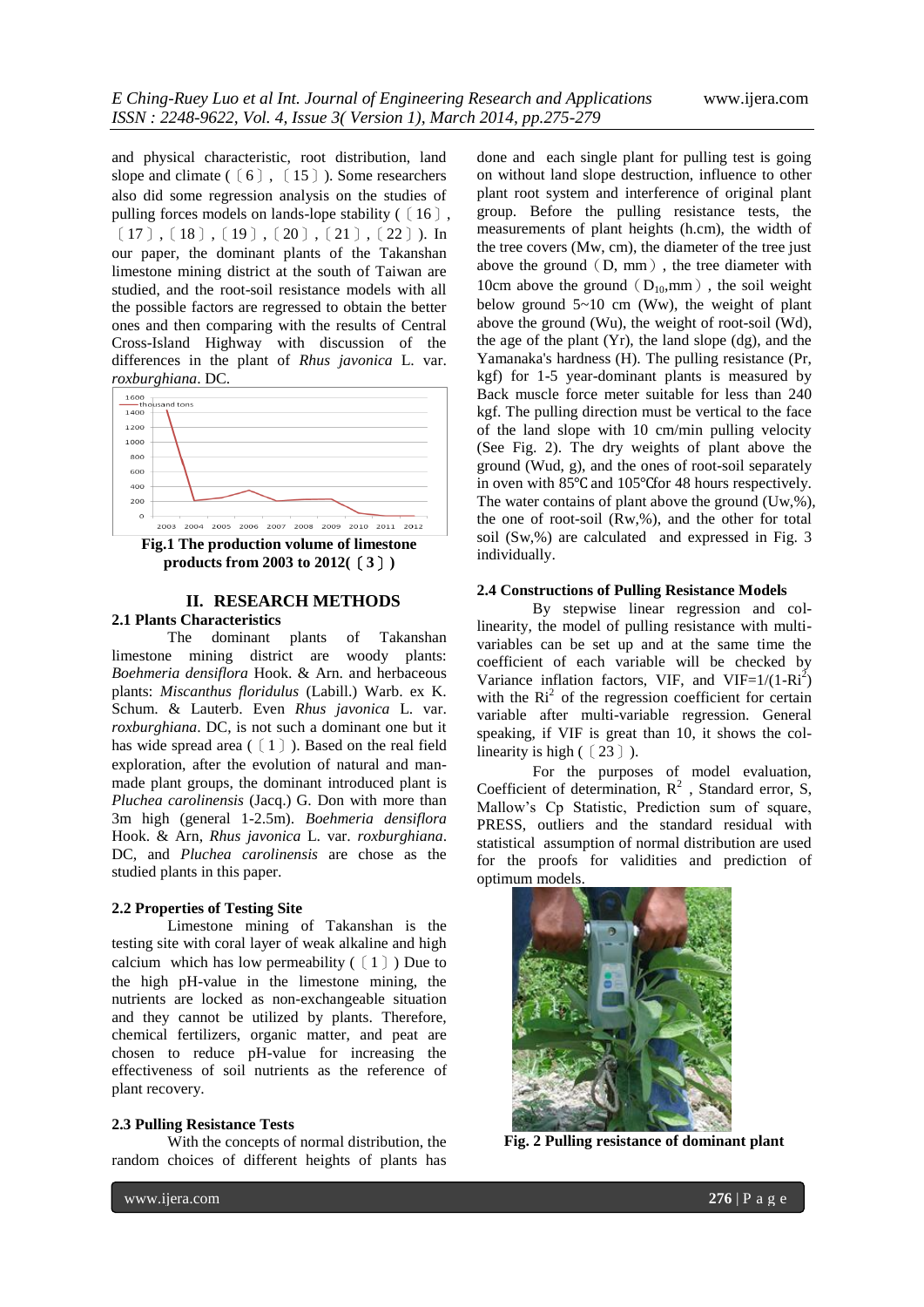

**Fig. 3 Illustration of model parameters for pulling test**

#### **III. RESULTS OF THIS STUDY 3.1 Plant Pulling Resistance**

For the pulling resistance tests, 25 *Boehmeria densiflora* Hook. & Arn, 17 *Rhus javonica* L. var. *roxburghiana*. DC, and 46 *Pluchea carolinensis* are chosen as the test samples. By multivariable regression analysis, we have the following optimum regression equation for each sample group: (1) *Boehmeria densiflora* Hook. & Arn:

- Pr=0.5611D+0.1134h+0.149Wu,  $R^2$ =0.788, PRESS=20414, Cp=2.32, ---- (1) D: measured with plant age 1 to 4 years, 37.0g≦Wu≦900.0g
- (2) *Rhus javonica* L. var. *roxburghiana*. DC: Pr=11.314Yr+0.166Wd,  $R^2$ =0.7283, PRESS=9254.35, Cp=1.976, --- (2) D: measured with plant age 1 to 4 years, 15.0g≦Wu≦620.0g (3) *Pluchea carolinensis*
- Pr=1.397D10+2.280Rd,  $R^2$ =0.957, PRESS=6630, Cp=5.968 -----(3) 4.32mm≦D10≦23.58mm 0.3g≦Wu≦50.66g Checking the VIF (See Table 1) of Eqs. (1),

(2) and (3), the values are all less than 10, it means the col-linearity is low which gives us they are independent. For the checking of model rationality and the characteristics of normal distribution, the figure of outliers and the square of the residual errors are done such as Fig. 4 for *Pluchea carolinensis*. The standard residual show between 2.1 to 3.2 with the mean is close to 0, it means there is no significance, divergence, and irregularity. This information gives us that the regression model will have good prediction ability for the given ranges of chosen variables.

The different models of pulling resistance because of Roxburgh Sumac has dense root system in upper-layer soil, due to the horizontal roots stretch outward to be a new individual, that could be grows gathering in stony area. Dense-flowered False-nettle has a well–developed main root and denser fibril comparatively.  $(1)$ )

| parameters in root- strength model |            |                 |        |  |
|------------------------------------|------------|-----------------|--------|--|
| plants                             | parameters | $\mathrm{Ri}^2$ | VIF    |  |
| <b>Boehmeria</b><br>densiflora     | D          | 0.3633          | 1.5706 |  |
|                                    | h          | 0.4475          | 1.8100 |  |
|                                    | Wu         | 0.7210          | 3.5842 |  |
| Rhus javonica                      | Yr         | 0.6354          | 2.7427 |  |
|                                    | Wd         | 0.7084          | 3.4294 |  |
| Pluchea<br>carolinensis            | $D_{10}$   | 0.87            | 4.1    |  |
|                                    | Rd         | 0.68            | 1.86   |  |

**Table1 The diagnosis of collinearity for parameters in root- strength model**



Fig.4 Standard residual of pulling resistance model of *Pluchea carolinensis*

# **3.2 Checking models with Non-destructive Views**

Selecting  $D \cdot D_{10}$ ,  $\cdot h \cdot Mw \cdot Sw \cdot H$  and dg as the parameters of non-destructive views for pulling resistance. Analyzing the factors of models with not sufficiently good regressive results, situation of lime-stone mining district, nutrient of soil, conditions of geography and geology, soil water contains, soil porosity and numbers of test samples are all possible reasons.

- (4) *Boehmeria densiflora* Hook. & Arn:  $Pr=2.024D+0.375h$  -------- (4)  $R^2$ =0.51, PRESS=39675, S=36.21 7.0mm≦D≦43.0mm (5) *Rhus javonica* L. var. *roxburghiana*. DC:
- $Pr=0.622D$  -------- (5)  $R^2$ =0.622, PRESS=11623.5, S=25.43 7.0mm≦D≦43.0mm

Eq. (5) could be used for *Pluchea carolinensis* with real field application because of the standard residual shows between 2.44 to 2.59 with the mean is close to 0. It means there is no significance, divergence, and irregularity. This information gives us that the regression model will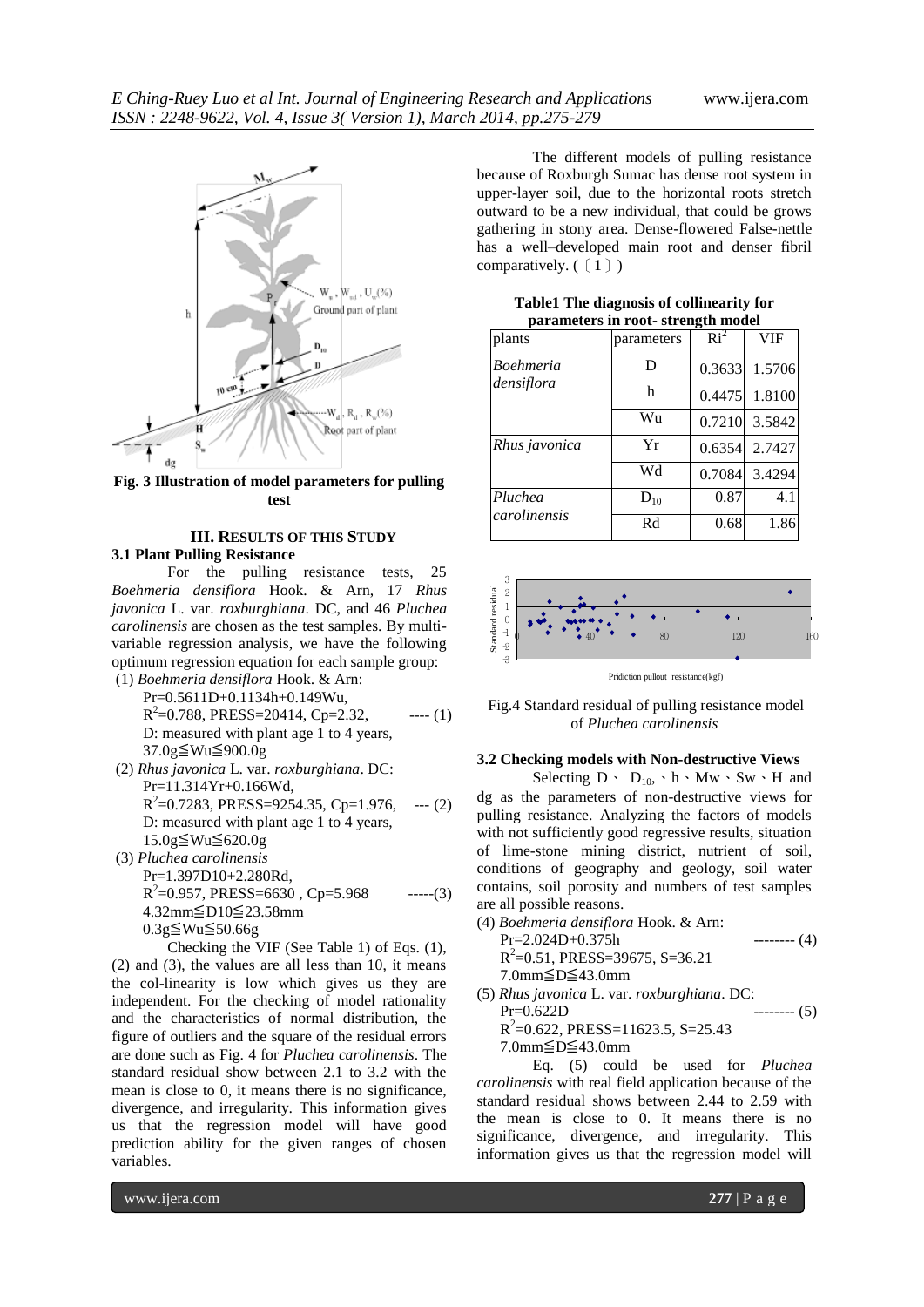have good prediction ability for the given ranges of chosen variables. And by testing the soil above the ground 10 cm, Yamanaka's hardness measurement gives H 13.8~24.2 and VIF 6.693 which is also gives us the information that good suitable for statistical theories and high applicability for field testing.

Additionally we consider  $D_{10}$ , which is shown in Eq. (3), the other form for *Pluchea carolinensis* is presented in Eq. (6), and it can be used as the research reference for the future study.

 $Pr=6.182D_{10} - 1.459H$ ,  $Cp=1.066$ ,  $R^2=0.894$ , ---(6)

# **3.3 Weight of** *Pluchea carolinensis* **with the soil water contains**

The water contains for the *Pluchea carolinensis* is given in Table 2. The values are between 88.07 % and 63.81%, and the mean value is 78.10%. While the root-soil water contains are from80% to 50% with mean-value 69.06%. This result presents that the water contain of the *Pluchea carolinensis* is higher than the one of the root system.

By checking the significance of these two water contains, Pearson two-way is used, and we obtain correlation 0.73, significant level 0.01 and relevance Eta 0.993. The utilization of paired samples test with  $t=15.64$  (df=45), the same results are obtained except the water contain(%) between these two parts with non-significance.

The water contains for the plant and the root system can be regressed in form of land slope, hardness, and soil-water contains. Positive linear correlations are obtained with hardness, and soilwater contains, while we check the col-linearity, the VIF=10.837 is higher than 10. Finally we modify them as the following two equations, Eqs.  $(7)$  and ( 8 ) , formed only as hardness with highest regression coefficients.

Uw=3.763H, Cp=55.532,  $R^2$ =0.975,  $---(-7)$ Rw=3.324H, Cp=34.743,  $R^2$ =0.969,  $---(8)$ 

**Table2 Descriptive statistic of plant body and moister water content of soil**

| Water contei Max.       |       | Min. | Mean        | Standard           |
|-------------------------|-------|------|-------------|--------------------|
| (%)                     |       |      | $value(\%)$ | $\text{error}(\%)$ |
| Plant above 88.07 63.81 |       |      | 178.10      | 4.44               |
| ground                  |       |      |             |                    |
| Roots                   | 80    | 50   | 69.06       | 5.79               |
| <b>Soil</b>             | 23.48 | 8.93 | 16.67       | 3.85               |

The other useful models between wet-dry weight both of plant and root system, respectively are as following:

| Wu=25.067+4.107Wud, $R^2$ =0.966**                                      | ----------(9) |
|-------------------------------------------------------------------------|---------------|
| for $2.3 \leq Wud \leq 286.1$ ; and<br>Wd=2.610+2.906Rd, $R^2$ =0.972** | $---(10)$     |

for 0.3≦Rd≦50.66

Wu, Wd, and Tw (the total dry weight) are estimated by Eqs. (11), (12) and (13) formed as Mw and H. These results are useful for non-destructive analysis and future study.

| $Wu=7.897Mw-10.111H$ , $R^2=0.897$ | $---(11)$ |
|------------------------------------|-----------|
| Wd=1.038Mw-1.367H, $R^2$ =0.883    | $---(12)$ |
| Tw=2.173Mw-2.908H, $R^2$ =0.892    | $---(13)$ |
| with $18\leq M_{\rm W}\leq 135$ :  |           |

# **3.4 Pulling Resistance Model Comparisons of**  *Rhus javonica* **L. var.** *roxburghiana***. DC. in Different Sites**

Comparing the Rhus javonica L. var. roxburghiana. DC pulling resistance models between Central Cross-Island Highway and Takanshan limestone mining, the pulling resistance model of Central Cross-Island Highway is: Pr=1.7933D+0.0277Wu, R<sup>2</sup>  $R^2=0.7797$ , PRESS=2699.110, S=11.036 ((21)), while the one of this study is Pr=11.314Yr+0.166Wd,  $R^2 = 0.7283$ , PRESS=9254.35, S=22.09. The different the sites, the varied regression models are. Here, the F-test is unnecessary because the significance exits already. The significant level may be due to climate or soil factors which will affect the plant root growth and its corresponding pulling resistance capacity.

## **IV. CONCULUSIONS**

With the pulling resistance of *Boehmeria densiflora* Hook. & Arn, *Rhus javonica* L. var. *roxburghiana*. DC and *Pluchea carolinensis*, we found that the different plant has varied dominant regressive parameters because of the reflection of environmental resilience of the given plant. The comparisons between Central Cross-Island Highway and Takanshan limestone mining also gives the influences with geology, geography, thickness of soil layers, and soil nutrient. Even the testing samples are limited; we construct the model of destructive test and effectively to estimate the results of nondestructive models for *Boehmeria densiflora* Hook. & Arn, *Rhus javonica* L. var. *roxburghiana*. DC and *Pluchea carolinensis* with real measurements of some physical quantities in high reliability for realfield application..

### **References**

- [1] Lin Shin-Hwei, Study on the growth and root strength of Roxburgh sumac and Denseflowered False-nettle in Limestone Mining area, *Journal of Soil and Water Conservation,* 24(1), 1995,89-99 (Ch).
- [2] Bureau of Mines, MOEA, The yearbook of the Taiwan Mineral Industry, 2004, pp1-21.